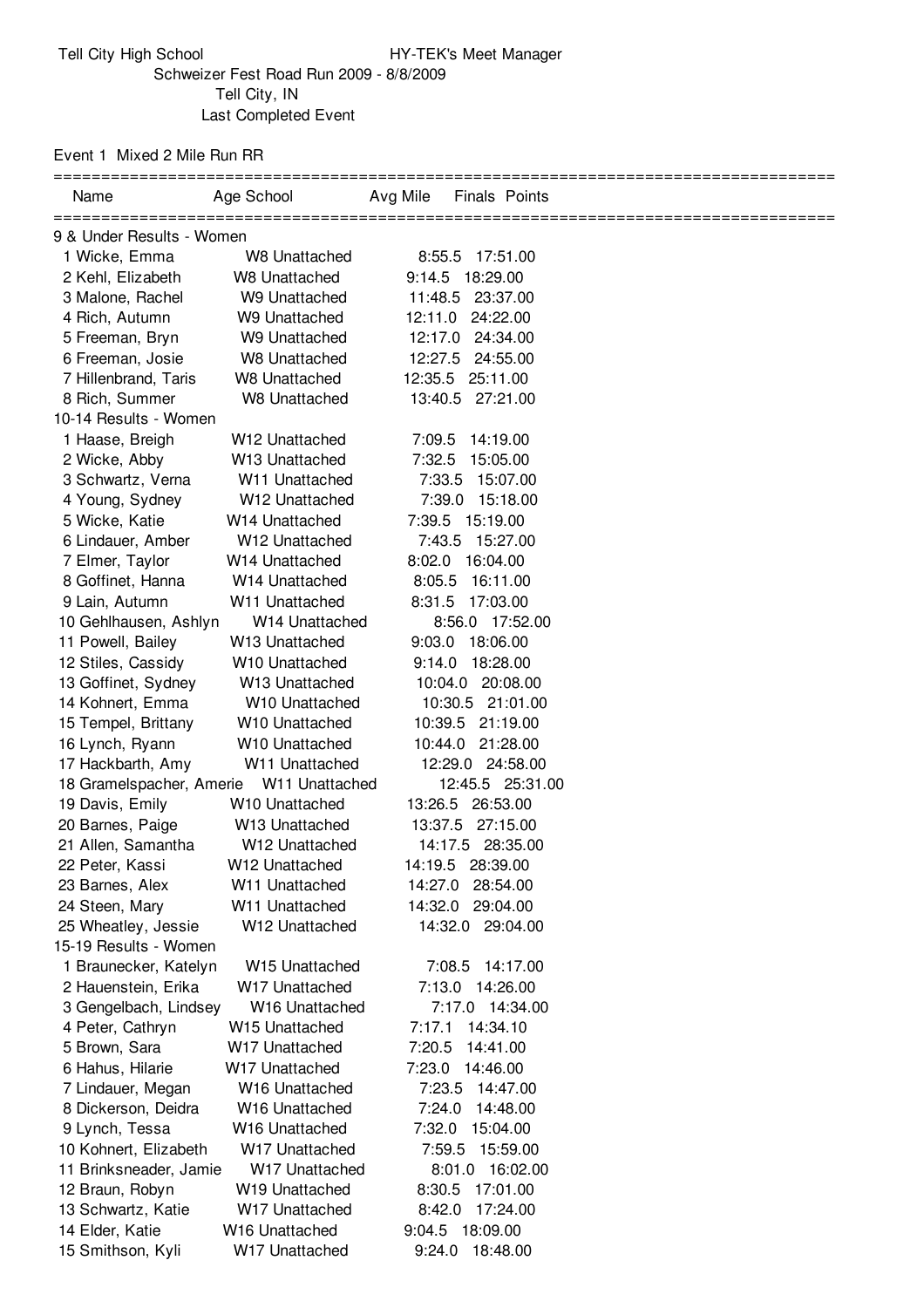| 16 Scheer, Allison     | W <sub>15</sub> Unattached | 19:28.00<br>9:44.0  |
|------------------------|----------------------------|---------------------|
| 17 Hay, Chelsea        | W <sub>17</sub> Unattached | 10:18.0<br>20:36.00 |
| 18 Wagner, Jessica     | W19 Unattached             | 21:27.00<br>10:43.5 |
| 19 Moman, Hannah       | W18 Unattached             | 17:23.0<br>34:46.00 |
| 20-24 Results - Women  |                            |                     |
| 1 Krueger, Marianne    | W <sub>20</sub> Unattached | 15:35.00<br>7:47.5  |
| 2 Barker, Brittany     | W22 Unattached             | 8:11.5<br>16:23.00  |
| 3 Lawalin, Krystal     | W <sub>21</sub> Unattached | 8:52.5<br>17:45.00  |
| 4 Backer, Emily        | W21 Unattached             | 18:03.00<br>9:01.5  |
| 5 Lawalin, Allison     | W24 Unattached             | 21:15.00<br>10:37.5 |
| 25-29 Results - Women  |                            |                     |
| 1 Freeman, Wendy       | W28 Unattached             | 7:33.0<br>15:06.00  |
| 2 Owens, Anita         | W29 Unattached             | 7:46.0<br>15:32.00  |
| 3 Lain, Theresa        | W <sub>25</sub> Unattached | 7:54.5<br>15:49.00  |
| 4 Neighbors, Ashleigh  | W27 Unattached             | 8:11.5<br>16:23.00  |
| 5 Martin, Kate         | W <sub>28</sub> Unattached | 17:57.00<br>8:58.5  |
| 6 Smith, Christen      | W29 Unattached             | 10:59.5<br>21:59.00 |
| 7 Hess, Kristel        | W <sub>28</sub> Unattached | 11:10.0<br>22:20.00 |
| 8 Goff, Maggie         | W25 Unattached             | 12:21.0<br>24:42.00 |
| 9 Polk, Andrea         | W <sub>26</sub> Unattached | 14:59.0<br>29:58.00 |
| 10 Sims, Amy           | W <sub>28</sub> Unattached | 15:03.0<br>30:06.00 |
| 11 Butler, Meghan      | W29 Unattached             | 18:51.5<br>37:43.00 |
| 30-34 Results - Women  |                            |                     |
| 1 Poehlein, Carrie     | W32 Unattached             | 14:37.00<br>7:18.5  |
|                        | W32 Unattached             | 9:00.0<br>18:00.00  |
| 2 Hagedorn, Tifany     |                            | 9:07.5              |
| 3 Bland, Gwen          | W34 Unattached             | 18:15.00            |
| 4 Lechwar, Breanne     | W32 Unattached             | 9:15.5<br>18:31.00  |
| 5 Chestnut, Jennifer   | W31 Unattached             | 9:23.0<br>18:46.00  |
| 6 Gayer, Amber         | W32 Unattached             | 9:30.0<br>19:00.00  |
| 7 McCallister, Karmyn  | W33 Unattached             | 10:06.5<br>20:13.00 |
| 8 French, Jody         | W <sub>30</sub> Unattached | 10:09.5<br>20:19.00 |
| 9 DuBois, Kate         | W34 Unattached             | 11:22.5<br>22:45.00 |
| 10 Hollinden, Amy      | W31 Unattached             | 11:29.5<br>22:59.00 |
| 11 Kessens, Lisa       | W34 Unattached             | 24:33.00<br>12:16.5 |
| 12 Kreilein, Stacy     | W34 Unattached             | 12:25.0<br>24:50.00 |
| 13 Ball, Jamie         | W30 Unattached             | 12:37.0<br>25:14.00 |
| 14 Franzman, Dana      | W30 Unattached             | 16:10.0<br>32:20.00 |
| 15 leeck, Roz          | W32 Unattached             | 16:12.5 32:25.00    |
| 16 Malone, Sarah       | W31 Unattached             | 16:24.5<br>32:49.00 |
| 17 Lindauer, Shannon   | W31 Unattached             | 18:44.0<br>37:28.00 |
| 35-39 Results - Women  |                            |                     |
| 1 edge, Melanie        | W37 Unattached             | 14:59.00<br>7:29.5  |
| 2 Land, Jennifer       | W37 Unattached             | 15:54.00<br>7:57.0  |
| 3 Boeglin, Delilah     | W38 Unattached             | 8:10.0<br>16:20.00  |
| 4 Litherland, Liz      | W38 Unattached             | 16:26.00<br>8:13.0  |
| 5 Kemp, Tammy          | W36 Unattached             | 8:13.5<br>16:27.00  |
| 6 Beckort, Mary Jane   | W39 Unattached             | 8:22.0<br>16:44.00  |
| 7 Southwood, Kimberlee | W37 Unattached             | 8:50.5 17:41.00     |
| 8 Fischer, Kelly       | W <sub>35</sub> Unattached | 9:13.0<br>18:26.00  |
| 9 Edwards, Tara        | W35 Unattached             | 9:16.0<br>18:32.00  |
| 10 Logan, Wendy        | W39 Unattached             | 10:00.5<br>20:01.00 |
| 11 Goffinet, Jane      | W39 Unattached             | 10:08.5<br>20:17.00 |
| 12 Spalding, Jen       | W38 Unattached             | 10:10.5<br>20:21.00 |
| 13 Froehlich, Tyla     | W36 Unattached             | 10:14.5<br>20:29.00 |
| 14 Hilgenhold, Angela  | W38 Unattached             | 10:47.5<br>21:35.00 |
| 15 Ettensohn, Sophia   | W35 Unattached             | 11:27.5<br>22:55.00 |
| 16 Lehmkuhler, Shannon | W37 Unattached             | 11:37.0<br>23:14.00 |
| 17 Hawhee, Cheryl      | W37 Unattached             | 12:10.0<br>24:20.00 |
| 18 Kehl, Amy           | W37 Unattached             | 12:10.5 24:21.00    |
| 19 Schoeck, Melissa    | W38 Unattached             | 12:49.0<br>25:38.00 |
|                        |                            |                     |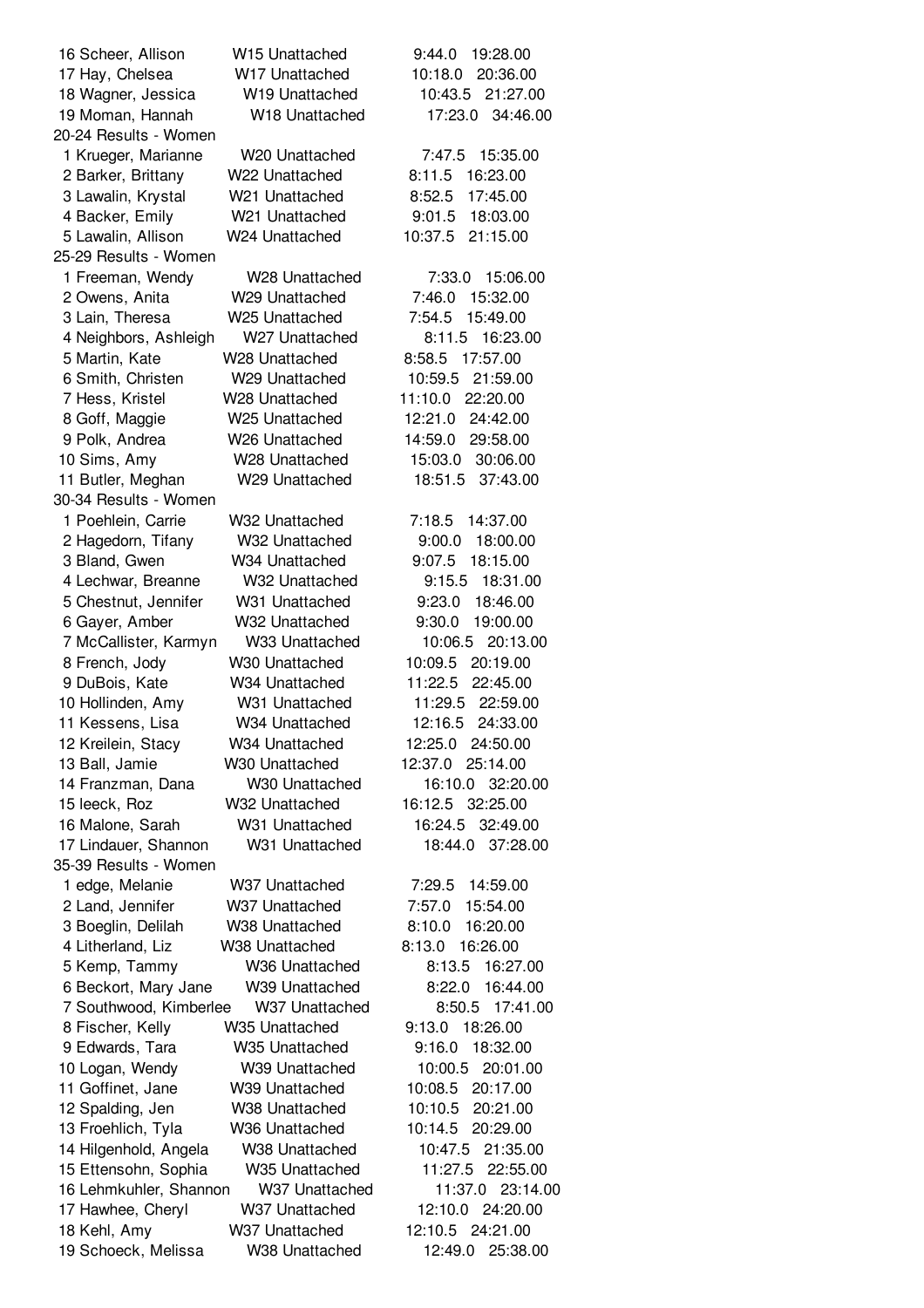| 20 Lynch, Dawn           | W39 Unattached             | 13:57.5 27:55.00    |
|--------------------------|----------------------------|---------------------|
| 21 Gramelspacher, Martha | W37 Unattached             | 14:42.5 29:25.00    |
| 22 Kiplinger, Kelly      | W38 Unattached             | 16:10.0<br>32:20.00 |
| 23 Riley, Amy            | W36 Unattached             | 16:10.5<br>32:21.00 |
| 24 Bolin, Kena           | W38 Unattached             | 16:13.0<br>32:26.00 |
| 25 Quick, Amy            | W35 Unattached             | 16:24.0<br>32:48.00 |
|                          |                            |                     |
| 26 Peter, Lisa           | W39 Unattached             | 17:29.5<br>34:59.00 |
| 27 Butler, Janet         | W39 Unattached             | 17:30.0<br>35:00.00 |
| 40-44 Results - Women    |                            |                     |
| 1 Barleer, Belinda       | W41 Unattached             | 9:15.5<br>18:31.00  |
| 2 Stath, Joyce           | W42 Unattached             | 9:16.0<br>18:32.00  |
| 3 Markiewicz, Michelle   | W41 Unattached             | 10:26.0<br>20:52.00 |
| 4 Embry, Kim             | W41 Unattached             | 11:36.5<br>23:13.00 |
| 5 Kimball, Annette       | W44 Unattached             | 15:48.0<br>31:36.00 |
| 45-49 Results - Women    |                            |                     |
| 1 LaGrange, Cindy        | W48 Unattached             | 8:51.0<br>17:42.00  |
| 2 Clark, Jerri           | W47 Unattached             | 9:02.0<br>18:04.00  |
| 3 Flynn, Sherri          | W47 Unattached             | 9:11.0<br>18:22.00  |
| 4 Schaefer, Diana        | W45 Unattached             | 9:58.0<br>19:56.00  |
|                          |                            |                     |
| 5 Fischer, Jackie        | W <sub>45</sub> Unattached | 10:15.0<br>20:30.00 |
| 6 Elder, Debbie          | W <sub>46</sub> Unattached | 13:24.0<br>26:48.00 |
| 7 Barnes, Lisa           | W <sub>46</sub> Unattached | 14:27.5<br>28:55.00 |
| 8 Marcrum, Patti         | W48 Unattached             | 14:41.0<br>29:22.00 |
| 9 Backer, LouAnn         | W47 Unattached             | 16:13.5<br>32:27.00 |
| 10 Valandra, Karen       | W45 Unattached             | 17:29.5<br>34:59.00 |
| 50-54 Results - Women    |                            |                     |
| 1 Harpenau, Donna        | W51 Unattached             | 9:48.0<br>19:36.00  |
| 2 Scherer, Debbie        | W54 Unattached             | 11:29.5<br>22:59.00 |
| 3 Morey, Pam             | W54 Unattached             | 15:54.0<br>31:48.00 |
| 4 Manley, Joan           | W51 Unattached             | 16:19.0<br>32:38.00 |
| 5 Ewing, Barbara         | W53 Unattached             | 16:51.0<br>33:42.00 |
| 6 Labhart, Jeanie        | W51 Unattached             | 34:11.00<br>17:05.5 |
|                          |                            | 17:06.0<br>34:12.00 |
| 7 Weiss, Caryn           | W50 Unattached             |                     |
| 8 Krueger, Linda         | W52 Unattached             | 17:06.5<br>34:13.00 |
| 55-59 Results - Women    |                            |                     |
| 1 Kinnett, Kathy         | W57 Unattached             | 11:02.0<br>22:04.00 |
| 2 Oberhausen, Louann     | <b>W56 Unattached</b>      | 12:32.0<br>25:04.00 |
| 3 Schipp, Patty          | <b>W56 Unattached</b>      | 27:19.00<br>13:39.5 |
| 4 Evans, Fran            | <b>W56 Unattached</b>      | 15:16.0<br>30:32.00 |
| 5 Kessans, Jane          | W57 Unattached             | 16:12.0<br>32:24.00 |
| 6 Weiss, Linda           | <b>W56 Unattached</b>      | 17:06.1<br>34:12.10 |
| 60-69 Results - Women    |                            |                     |
| 1 Wittmer, Jeanne        | W65 Unattached             | 29:50.00<br>14:55.0 |
| 2 Bruggeman, Claire      | W69 Unattached             | 14:58.5<br>29:57.00 |
| 3 Held, Kathi            | W62 Unattached             | 15:47.5 31:35.00    |
| 4 Fischer, Mickey        | W62 Unattached             | 16:09.0<br>32:18.00 |
| 5 Elder, Mary Kay        | W65 Unattached             | 17:22.5<br>34:45.00 |
|                          | W66 Unattached             | 18:52.0<br>37:44.00 |
| 6 Kennedy, Sue           |                            |                     |
| 70+ Results - Women      |                            |                     |
| 1 Manley, Ann            | <b>W70 Unattached</b>      | 16:19.0<br>32:38.00 |
| 9 & Under Results - Men  |                            |                     |
| 1 Beckort, Chase         | M9 Unattached              | 8:05.0<br>16:10.00  |
| 2 Fest, Spencer          | M9 Unattached              | 17:29.00<br>8:44.5  |
| 3 Kaiser, Nate           | M8 Unattached              | 8:44.6<br>17:29.10  |
| 4 Hawhee, Tyler          | M8 Unattached              | 17:40.00<br>8:50.0  |
| 5 Kaiser, Nigel          | M7 Unattached              | 8:54.5<br>17:49.00  |
| 6 Chestnut, Kaden        | M6 Unattached              | 9:22.0<br>18:44.00  |
| 7 Casebolt, Devon        | M8 Unattached              | 20:24.00<br>10:12.0 |
| 8 Wolf, Spenser          | M5 Unattached              | 11:17.0<br>22:34.00 |
| 9 Hollinden, Neal        | M7 Unattached              | 22:56.00<br>11:28.0 |
|                          |                            |                     |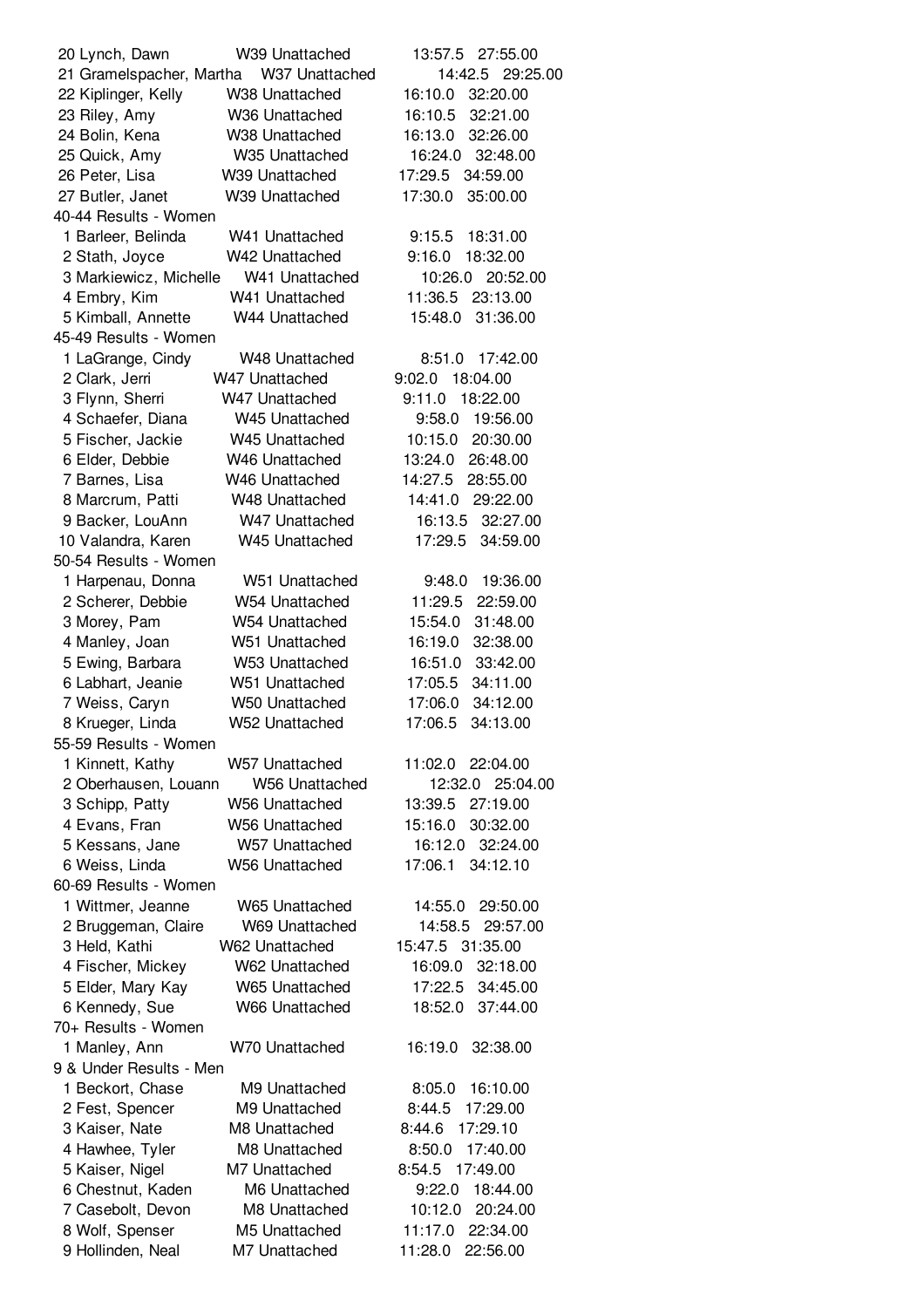| 10 Ettensohn, Drew                        | M8 Unattached              | 12:09.5 24:19.00    |
|-------------------------------------------|----------------------------|---------------------|
| 11 Kiplinger, Kage<br>10-14 Results - Men | M9 Unattached              | 13:30.5 27:01.00    |
| 1 Schwartz, Nathan                        | M <sub>13</sub> Unattached | 12:16.00<br>6:08.0  |
| 2 Pierrard, Aaron                         | M13 Unattached             | 6:11.0<br>12:22.00  |
| 3 Lain, Bryce                             | M13 Unattached             | 6:33.0<br>13:06.00  |
| 4 Smithson, Logan                         | M14 Unattached             | 6:37.0<br>13:14.00  |
| 5 Huber, Andrew                           | M <sub>14</sub> Unattached | 6:41.0<br>13:22.00  |
| 6 Sherry, Caleb                           | M <sub>13</sub> Unattached | 6:45.5<br>13:31.00  |
| 7 Waninger, Mason                         | M <sub>12</sub> Unattached | 6:55.0<br>13:50.00  |
| 8 Fischer, Ross                           | M13 Unattached             | 6:57.0<br>13:54.00  |
| 9 Sherry, Cameron                         | M13 Unattached             | 6:58.0<br>13:56.00  |
| 10 Schwartz, Michael                      | M12 Unattached             | 7:03.0<br>14:06.00  |
| 11 Goffinet, Reed                         | M12 Unattached             | 7:06.5<br>14:13.00  |
| 12 Ziegelgruber, Zach                     | M12 Unattached             | 7:07.0<br>14:14.00  |
| 13 Cole, Matthew                          | M14 Unattached             | 7:22.5<br>14:45.00  |
| 14 Millay, Donta                          | M10 Unattached             | 14:56.00<br>7:28.0  |
| 15 Snyder, Dalton                         | M12 Unattached             | 7:33.1<br>15:06.10  |
| 16 Huck, Mitchell                         | M11 Unattached             | 7:49.5<br>15:39.00  |
| 17 Hilgenhold, Luke                       | M <sub>11</sub> Unattached | 8:00.0<br>16:00.00  |
| 18 Ingle, Donovan                         | M12 Unattached             | 8:03.5<br>16:07.00  |
| 19 Hillenbrand, Kierre                    | M <sub>14</sub> Unattached | 8:11.0<br>16:22.00  |
| 20 Steen, John                            | M12 Unattached             | 8:14.0<br>16:28.00  |
| 21 Lynch, Lane                            | M12 Unattached             | 8:15.0<br>16:30.00  |
| 22 Sandage, Hunter                        | M14 Unattached             | 8:40.5<br>17:21.00  |
| 23 Mulzer, Cole                           | M10 Unattached             | 17:35.00<br>8:47.5  |
| 24 Kehl, Phillip                          | M11 Unattached             | 17:44.00<br>8:52.0  |
| 25 Mulzer, Grant                          | M12 Unattached             | 8:55.6<br>17:51.10  |
| 26 Holman, Keith                          | M14 Unattached             | 9:04.6<br>18:09.10  |
| 27 May, Casey                             | M14 Unattached             | 9:05.5<br>18:11.00  |
| 28 Lacy, Chandler                         | M10 Unattached             | 10:09.5<br>20:19.00 |
| 29 Marcrum, Mitchell                      | M11 Unattached             | 14:41.5<br>29:23.00 |
| 15-19 Results - Men                       |                            |                     |
| 1 Kaufman, Kyle                           | M <sub>17</sub> Unattached | 5:38.0<br>11:16.00  |
| 2 Hedinger, Corey                         | M19 Unattached             | 6:18.0<br>12:36.00  |
| 3 Wicke, Sam                              | M16 Unattached             | 5:44.5<br>11:29.00  |
| 4 Trowbridge, Zak                         | M15 Unattached             | 13:34.00<br>6:47.0  |
| 5 Kleemann, Justin                        | M18 Unattached             | 6:47.5<br>13:35.00  |
| 6 Chinn, Andy                             | M <sub>19</sub> Unattached | 6:51.5<br>13:43.00  |
| 7 LaGrange, Taylor                        | M16 Unattached             | 14:01.00<br>7:00.5  |
| 8 Cole, Christoph                         | M17 Unattached             | 7:02.5<br>14:05.00  |
| 9 Peter, Justin C.                        | M16 Unattached             | 7:03.1<br>14:06.10  |
| 10 Kellems, Bert                          | M15 Unattached             | 7:12.5<br>14:25.00  |
| 11 Rhodes, Jordan                         | M19 Unattached             | 7:15.0<br>14:30.00  |
| 12 Neal, Tanneri                          | M16 Unattached             | 7:15.5<br>14:31.00  |
| 13 Scheer, Alex                           | M17 Unattached             | 7:17.5<br>14:35.00  |
| 14 Jarboe, lan                            | M16 Unattached             | 7:21.0<br>14:42.00  |
| 15 Avallone, Zach                         | M19 Unattached             | 7:25.5<br>14:51.00  |
| 16 Thomas, Robbi                          | M18 Unattached             | 7:27.5<br>14:55.00  |
| 17 Cole, Alex                             | M17 Unattached             | 7:48.5<br>15:37.00  |
| 18 Hackbarth, Ryan                        | M15 Unattached             | 22:15.00<br>11:07.5 |
| 19 Gladish, Joey                          | M16 Unattached             | 12:13.5<br>24:27.00 |
| 20 Litherland, Corey                      | M15 Unattached             | 12:16.0<br>24:32.00 |
| 21 Manley, Kevin                          | M16 Unattached             | 16:13.5<br>32:27.00 |
| 20-24 Results - Men                       |                            |                     |
| 1 Ramsey, Matthew                         | M24 Unattached             | 13:17.00<br>6:38.5  |
| 2 Ross, Adam                              | M24 Unattached             | 7:46.5<br>15:33.00  |
| 3 Brinksneader, Brad                      | M20 Unattached             | 10:36.5<br>21:13.00 |
| 25-29 Results - Men                       |                            |                     |
| 1 Hollinden, Chris                        | M27 Unattached             | 5:04.0<br>10:08.00  |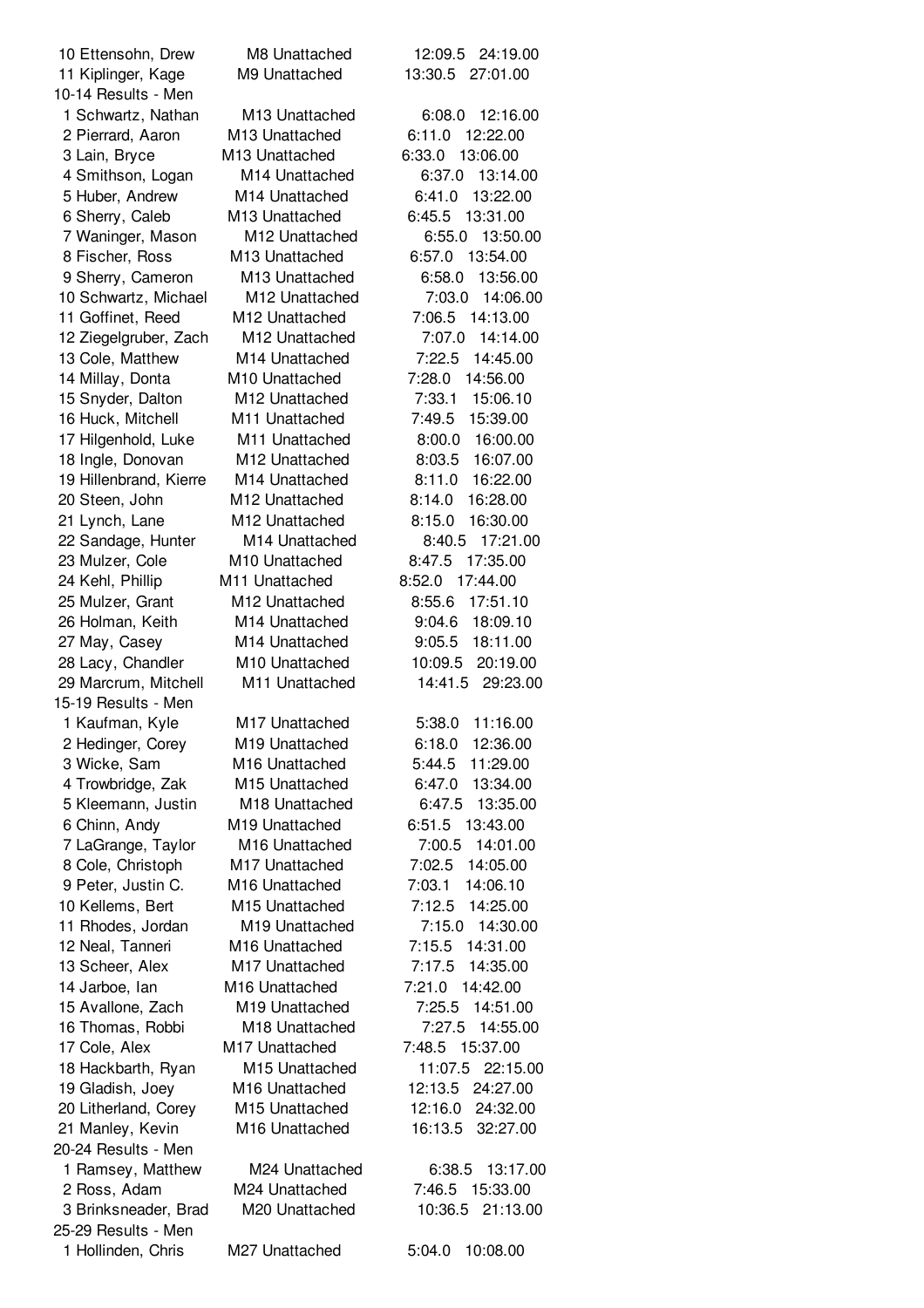| 2 Lawalin, Nick        | M25 Unattached | 12:02.00<br>6:01.0  |
|------------------------|----------------|---------------------|
| 3 Sweat, Kyle          | M27 Unattached | 7:12.5<br>14:25.00  |
| 4 Sabelhaus, Jared     | M27 Unattached | 15:44.00<br>7:52.0  |
| 5 Adams, Charles       | M27 Unattached | 7:56.0<br>15:52.00  |
| 6 Brewer, Jason        | M26 Unattached | 7:57.6<br>15:55.10  |
| 7 Smith, Brad          | M29 Unattached | 8:56.5<br>17:53.00  |
| 8 Simpson, Jeff        | M28 Unattached | 11:32.5<br>23:05.00 |
| 9 Martin, Justin       | M27 Unattached | 37:26.00<br>18:43.0 |
| 30-34 Results - Men    |                |                     |
| 1 Graves, Geddy        | M30 Unattached | 16:05.00<br>8:02.5  |
| 2 Chestnut, Lee        | M34 Unattached | 9:22.5<br>18:45.00  |
|                        | M32 Unattached | 19:04.00            |
| 3 Stallings, Ben       |                | 9:32.0              |
| 4 McCallister, Leslie  | M33 Unattached | 10:06.0<br>20:12.00 |
| 5 French, Jedidah      | M32 Unattached | 10:10.0<br>20:20.00 |
| 6 Daum, Adam           | M31 Unattached | 21:11.00<br>10:35.5 |
| 7 Kinnett, Matthew     | M33 Unattached | 11:07.0<br>22:14.00 |
| 8 Rich, Patrick        | M34 Unattached | 12:13.0<br>24:26.00 |
| 9 Sims, Matt           | M34 Unattached | 15:03.5<br>30:07.00 |
| 10 Lindauer, Chad      | M30 Unattached | 37:09.00<br>18:34.5 |
| 35-39 Results - Men    |                |                     |
| 1 Zellers, Keith       | M39 Unattached | 6:05.5<br>12:11.00  |
| 2 Zietlow, Christopher | M38 Unattached | 15:52.00<br>7:56.0  |
| 3 Hoch, John           | M38 Unattached | 8:04.5<br>16:09.00  |
| 4 LaDage, Gerrit       | M35 Unattached | 17:03.10<br>8:31.6  |
| 5 Kessans, Daniel      | M37 Unattached | 17:28.00<br>8:44.0  |
| 6 Kehl, Eric           | M38 Unattached | 8:52.5 17:45.00     |
| 7 Flanagan, Joe        | M35 Unattached | 21:36.00<br>10:48.0 |
| 8 Hillenbrand, Fred    | M35 Unattached | 11:10.0<br>22:20.00 |
| 40-44 Results - Men    |                |                     |
| 1 DuPont, Bruce        | M43 Unattached | 7:10.0<br>14:20.00  |
|                        |                | 7:18.0              |
| 2 Davis, Tim           | M41 Unattached | 14:36.00            |
| 3 Strobel, Scott       | M43 Unattached | 14:48.10<br>7:24.1  |
| 4 Bruner, Matt         | M41 Unattached | 7:31.0<br>15:02.00  |
| 5 Haller, Mark         | M43 Unattached | 8:37.0<br>17:14.00  |
| 6 Goffinet, David      | M43 Unattached | 17:15.00<br>8:37.5  |
| 7 Wolling, Ryan        | M42 Unattached | 8:44.1 17:28.10     |
| 8 Beller, Marc         | M42 Unattached | 8:48.5<br>17:37.00  |
| 9 Kaiser, Marty        | M43 Unattached | 17:50.00<br>8:55.0  |
| 10 Mulzer, Tim         | M41 Unattached | 17:54.00<br>8:57.0  |
| 45-49 Results - Men    |                |                     |
| 1 Flynn, JR            | M49 Unattached | 7:36.0<br>15:12.00  |
| 2 Jellison, Tim        | M46 Unattached | 7:50.0<br>15:40.00  |
| 3 Moman, Tim           | M46 Unattached | 7:57.5<br>15:55.00  |
| 4 Rogier, Marty        | M49 Unattached | 18:27.00<br>9:13.5  |
| 5 Rhodes, Kevin        | M48 Unattached | 9:15.0<br>18:30.00  |
| 6 Stein, Dirk          | M45 Unattached | 9:45.5 19:31.00     |
| 7 Noble, Brian         | M46 Unattached | 10:01.5<br>20:03.00 |
| 8 kimball, Allen       | M46 Unattached | 21:44.00<br>10:52.0 |
| 9 Gordon, Jerry        | M48 Unattached | 11:40.0<br>23:20.00 |
| 10 Faulkner, Andrew    | M49 Unattached | 11:44.0 23:28.00    |
| 50-54 Results - Men    |                |                     |
|                        |                |                     |
| 1 Zellers, Mike        | M51 Unattached | 6:24.5<br>12:49.00  |
| 2 Lautner, Larry       | M53 Unattached | 8:28.5<br>16:57.00  |
| 3 LaGrange, Kent       | M51 Unattached | 8:51.0<br>17:42.00  |
| 4 Wicke, Al            | M50 Unattached | 9:19.5<br>18:39.00  |
| 5 Sprinkle, Bob        | M52 Unattached | 19:51.00<br>9:55.5  |
| 6 Smith, Don           | M52 Unattached | 10:17.0<br>20:34.00 |
| 7 Peters, Gil          | M53 Unattached | 10:43.5 21:27.00    |
| 8 Ewing, Clay          | M53 Unattached | 16:52.5<br>33:45.00 |
| 55-59 Results - Men    |                |                     |